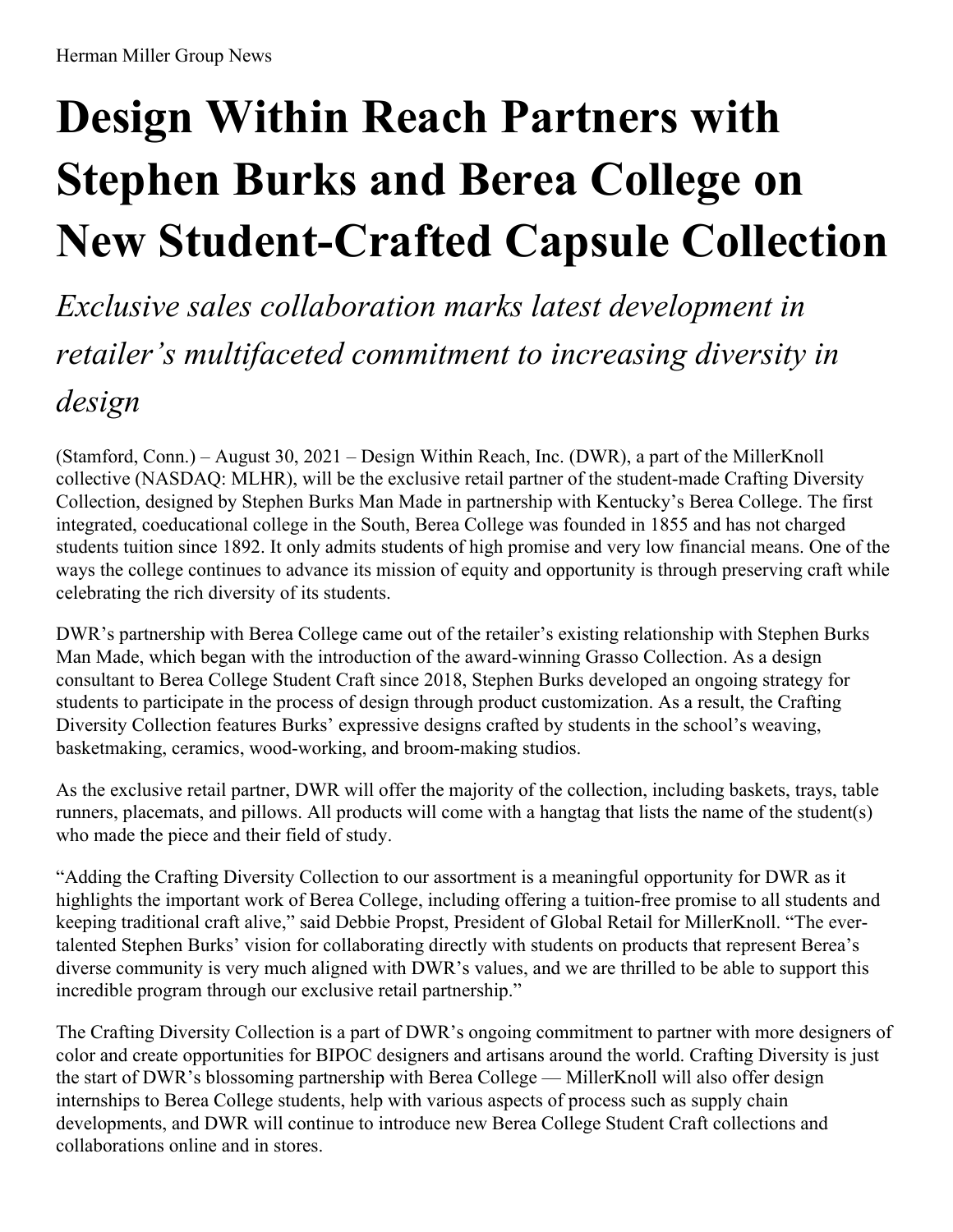"When the Crafting Diversity Collection began to take shape in the hands of Berea College's student craftspeople, I could think of no better partner than MillerKnoll and DWR to find a broader audience for this work," said Burks.

Baskets, trays, table runners, and placemats from the Crafting Diversity Collection are now available to shop today exclusively at [dwr.com](https://www.dwr.com/brands-berea-college?__siteDate=202109191111) and in select DWR studios, and Berea [College](https://www.berea.edu/), with pillows set to launch later this fall.

This collection will inaugurate an ongoing DWR editorial series.*Evolving Craft* will examine how pioneering designers and entrepreneurs, sold through DWR, are helping to spotlight and bring to market traditional crafted designs enriched with new voices and authorship. The editorial, including interviews and short articles will be published on DWR.com, in its catalogs, and social channels.

#### **About Design Within Reach**

Design Within Reach is your source for modern living. Founded in 1998 with a mission to provide access to the best in authentic design, the company curates classics from design icons and cultivates next generation talent to deliver an evolving breadth of product that can only be found at DWR. With a solution-oriented approach, the company offers the expertise and services needed to support the way people live today. Headquartered in Stamford, Conn., DWR sells its furniture and accessories to residential and commercial customers through retail Studios in North America, via the web at [dwr.com](https://www.dwr.com/), by phone at 1.800.944.2233. Design Within Reach, Inc., is part of the MillerKnoll collective.

#### **About MillerKnoll**

MillerKnoll is a collective of dynamic brands and one of the largest and most influential modern design companies in the world. The company is a result of a deep legacy of design, innovation, and social good. MillerKnoll was created in 2021 from the combination of Herman Miller and Knoll, and includes brands Colebrook Bosson Saunders, DatesWeiser, DWR, Edelman Leather, Fully, Geiger, HAY, Holly Hunt, KnollExtra, Knoll Office, KnollStudio, KnollTextiles, Maars Living Walls, Maharam, Muuto, naughtone, and Spinneybeck|FilzFelt. Guided by a shared vision, common values, and a steadfast commitment to design, MillerKnoll innovates and designs the future while contributing to a more equitable and sustainable future for all.

## **About Berea College Student Craft**

## **Crafting Change**

Drawing inspiration from Berea College founder Rev. John G. Fee, Student Craft strives to move the world toward equity, dignity, and concern for the welfare of all peoples of the earth through the design and creation of every product we make.

Berea [College](https://bcstudentcraft.com/) Student Craft has been an essential part of the [College's](https://www.berea.edu/) Labor Program since 1893. Today, the program provides opportunities for over 100 students each term to study, produce, and teach about craft with a focus on woodworking, fibers, ceramics, and broom-making. In addition to nurturing makers, we are committed to helping students express their identities and hone their design skills to share authentic studentdesigned products that support The Great [Commitments](https://www.berea.edu/the-great-commitments/) of Berea College. The Crafting Diversity collection is a key component of that work and continues Berea College's founding mission of conscious inclusion of the historically excluded. [www.berea.edu](https://www.berea.edu/)

## **About Stephen Burks**

Stephen Burks is the founder and principal of Stephen Burks Man Made – an internationally recognized product development consultancy based in New York. Over the past twenty years, the studio has engaged the transformative power of craft techniques as a strategy for innovation for some of the world's leading design